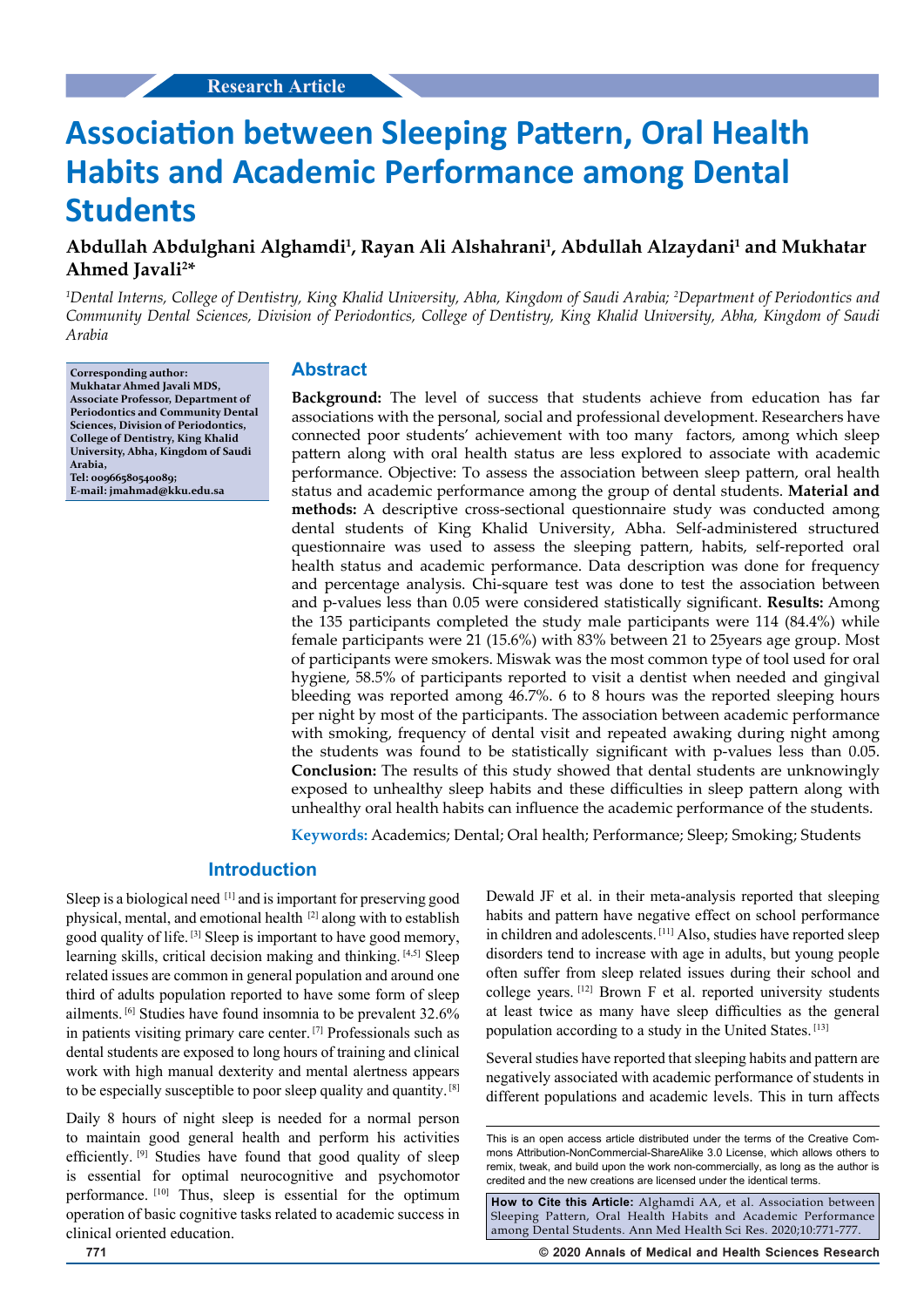student's physical and mental health, accordingly their working capacity and influence the society in the form of accidents and medical error. [14-16]

Oral health plays a vital part for good health and quality of life. Quality of life and health are dependent on general wellbeing of the individual which can be harmfully affected by deprived oral health and improper sleeping habits. [17] Kailash A et al. investigated the association between sleep disturbances, oral health status and academic performance and reported that sleep habits modify the oral health status, habits and academic performance of dental students. [18]

Many studies have been carried out to identify causal factors of poor academic performance in a various institutions worldwide and most of these studies have focused on the three elements that is, family, academic, and personal causal factors. [19] The combination of factors influencing academic performance, however, varies from one academic environment to another, from one set of students to the next, and indeed from one cultural setting to another.

Elagra MI et al. reported that dental students tend to have poor sleep quality, which is unknown to them. Poor sleep quality was associated with lower academic performance, especially in clinical years. [20]

Similar results were reported among medical students by Siddiqui AF et al. that most medical students have a poor sleep quality, which could be related to their sleep habits and concluded that there is a strong need for integrating sleep hygiene education for young students, to improve their sleeping practices and consequent physical and mental health. [21]

It is important to have information about students sleeping habits because of its negative influence on quality of life, cognitive performance, and health related conditions. Special importance should be given to health associated students, medical and dental owing that, it in turn may affect these students clinical training, cause medical errors, and influence patient safety. To our knowledge, this is the first kind of study about sleeping habits, oral health status and academic performance among dental students for this Southwest region of Saudi Arabia.

Thus, this study was intellectualized with the objective to assess the association between sleep pattern, oral health status and academic performance among the group of dental students, King Khalid University, Abha, Saudi Arabia

## **Materials and Methods**

#### **Study design**

This cross sectional descriptive questionnaire based study was conducted among dental students of King Khalid University, Abha, Saudi Arabia. The study was registered and approved by the institutional ethics committee of King Khalid University (SRC/ETH/2018-19/115). The study was conducted in full accordance with the world medical association declaration of Helsinki between March – June 2019. The students were briefed about the objective of the study and their informed consent was obtained for participation. Anonymity and confidentiality of the information were assured and participants were free to withdraw from the study at any stage.

#### **Participant's details**

The participants selected for this study were dental undergraduate and post graduate students. Both male and female students were included. Lower levels of under graduate students were excluded from the study because they do not yet have a GPA. Questionnaires were distributed by hand to all participants and asked to fill it and the data was collected. Students diagnosed with sleep disorders or with psychiatric issues were excluded from the study.

## **Questionnaire**

A self-reported questionnaire was constructed for exploring the information about sleeping pattern, oral health habits and academic performance. A clear explanation of the objective of the study and the student consent was included in the questionnaire. Students were asked about their sleep habits and how satisfied they were with their sleep, oral health and academic performance information. Academic performance was measured by the selfreported grade point average (GPA).

#### **Data analysis**

Data collected from the questionnaires was entered in excel sheet and was then analyzed with standard statistical software (SPSS, Statistical Package for the Social Sciences, version 22, Chicago, IL, USA). Frequency and percentage descriptive analysis was done and Chi - square test was applied for association analysis were  $P < 0.05$  was considered significant.

#### **Results**

Amongst the dental students to whom the self-administered questionnaires were distributed, 135 of them completed the study questionnaire. The questionnaires with incomplete or missing responses were excluded from the analysis.

Table 1 shows the basic characteristics of the study participants. A total of 135 undergraduate and post graduate dental students returned completely filled questionnaire forms. Among these, 114 were male and 21 were female participants. The age of the study participants was ranging between 20 and 30 years. 114 students were undergraduate dental students (academic levels 3–12) and 21 were post graduate students. Most of them were smokers.

Table 2 shows the description of oral health habits and their self-assessment of oral health. Miswak was the most common oral hygiene tool used by 49.6% of the participants. 58.5% of the participants reported that they visited the dentist when it was

| Table 1: Basic characteristics of study participants. |                         |                                                                     |      |  |  |  |  |  |  |
|-------------------------------------------------------|-------------------------|---------------------------------------------------------------------|------|--|--|--|--|--|--|
| <b>Variables</b>                                      |                         | N(135)                                                              | %age |  |  |  |  |  |  |
|                                                       | <=20                    | 2                                                                   | 1.5  |  |  |  |  |  |  |
|                                                       | $21 - 25$               | 112                                                                 | 83.0 |  |  |  |  |  |  |
| Age group                                             | 26-30<br>18<br>>30<br>3 |                                                                     | 13.3 |  |  |  |  |  |  |
|                                                       |                         |                                                                     | 2.2  |  |  |  |  |  |  |
|                                                       | Male                    | 114                                                                 | 84.4 |  |  |  |  |  |  |
| Gender                                                | Female                  | 21<br>15.6<br>114<br>84.4<br>21<br>15.6<br>67<br>49.6<br>68<br>50.4 |      |  |  |  |  |  |  |
| <b>Academic Level</b>                                 | UG                      |                                                                     |      |  |  |  |  |  |  |
|                                                       | PG                      |                                                                     |      |  |  |  |  |  |  |
|                                                       | Yes                     |                                                                     |      |  |  |  |  |  |  |
| Smoking                                               | No                      |                                                                     |      |  |  |  |  |  |  |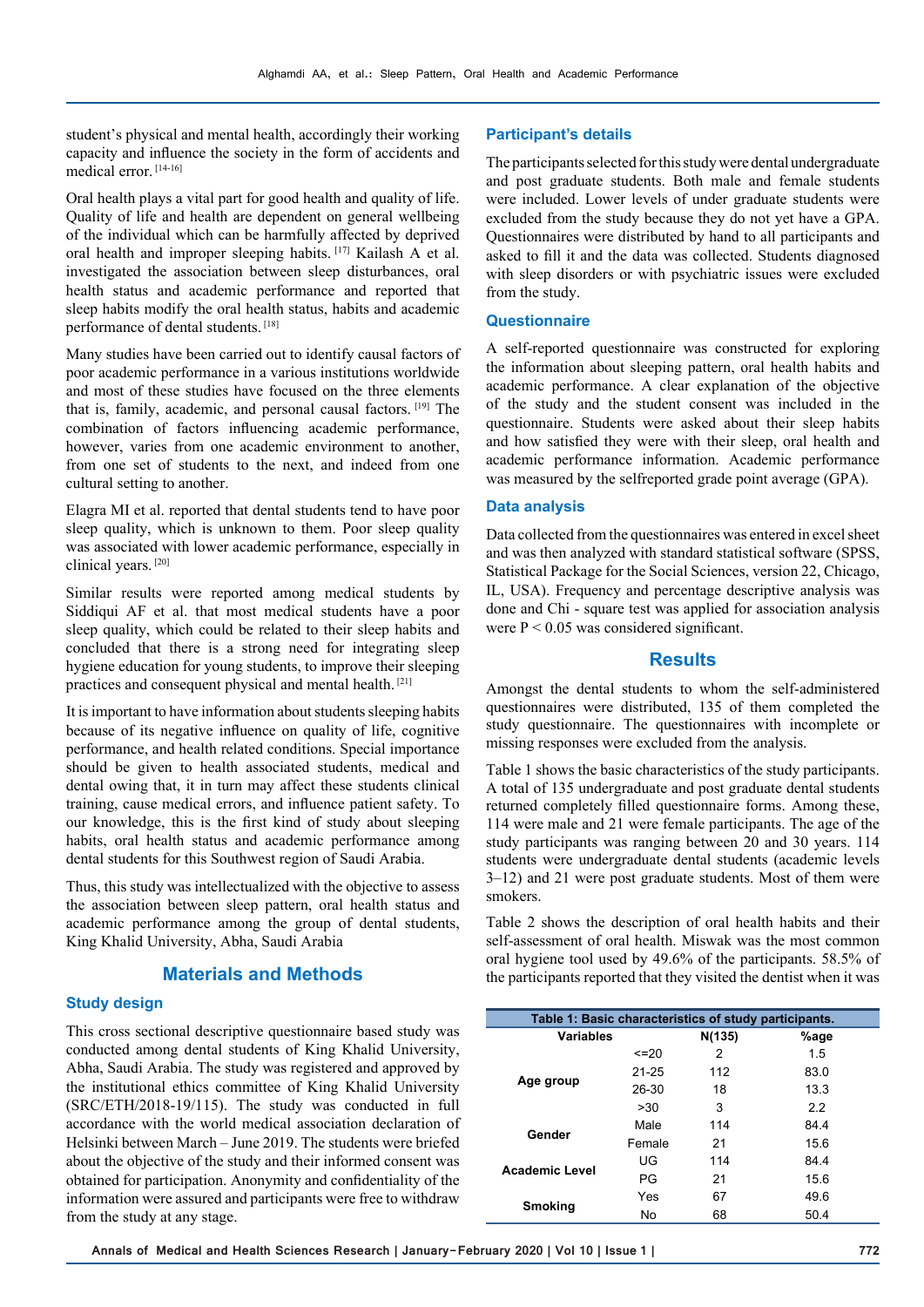needed, 40% felt good about their oral health assessment, 87.4% and 43.7% were satisfied of their appearance and felt good of their gingival condition. 46.7% of the participants reported that they had gingival bleeding.

Also, the present study results showed that more than 50% study participants slept less than 8 hours per night, 43% described that they have a problem in falling asleep sometimes, 34.8% had disturbed sleep in the night sometimes and 30.4% had difficulty in awaking sometimes [Table 3].

oral health habits self-assessment and academic performance of the participants. When assessed the association between sleep pattern and academic performance repeated awaking and well rested awaking results sleeping habits were statistically significant with p-valve 0.034 and 0.024. Oral health habits frequency of dental visit and self-assessment of oral health when associated with academic performance showed statistically significant results with p - value 0.029 and 0.013.

## **Discussion**

Table 4 and Table 5 show the association between sleep pattern,

Dental students are often subjected to substantial theoretical and

| Table 2: Description of oral health related information and study participants' self-assessment. |                                                                                                                                          |                                                                                                                                                                                                                                                                                        |      |  |  |  |  |  |
|--------------------------------------------------------------------------------------------------|------------------------------------------------------------------------------------------------------------------------------------------|----------------------------------------------------------------------------------------------------------------------------------------------------------------------------------------------------------------------------------------------------------------------------------------|------|--|--|--|--|--|
| <b>Variables</b>                                                                                 | %age                                                                                                                                     |                                                                                                                                                                                                                                                                                        |      |  |  |  |  |  |
|                                                                                                  | Toothbrush                                                                                                                               | 17                                                                                                                                                                                                                                                                                     | 12.6 |  |  |  |  |  |
| <b>Hygiene Tool</b>                                                                              | <b>Miswak</b>                                                                                                                            | 67                                                                                                                                                                                                                                                                                     | 49.6 |  |  |  |  |  |
|                                                                                                  | <b>Both</b>                                                                                                                              | N(135)<br>39<br>28.9<br>8.9<br>12<br>6<br>4.4<br>31<br>23.0<br>14.1<br>19<br>79<br>58.5<br>11<br>8.1<br>22<br>16.3<br>54<br>40.0<br>39<br>28.9<br>9<br>6.7<br>118<br>87.4<br>17<br>12.6<br>8.9<br>12<br>14.8<br>20<br>59<br>43.7<br>37<br>27.4<br>7<br>5.2<br>63<br>46.7<br>72<br>53.3 |      |  |  |  |  |  |
|                                                                                                  | Nothing                                                                                                                                  |                                                                                                                                                                                                                                                                                        |      |  |  |  |  |  |
|                                                                                                  | Every 3 month                                                                                                                            |                                                                                                                                                                                                                                                                                        |      |  |  |  |  |  |
|                                                                                                  | Every 6 months                                                                                                                           |                                                                                                                                                                                                                                                                                        |      |  |  |  |  |  |
| <b>Dental Visit frequency</b>                                                                    | Yearly<br>When need<br>Poor<br>Normal<br>Good<br>Very Good<br>Excellent<br>Yes<br>No<br>Poor<br>Normal<br>Good<br>Very Good<br>Excellent |                                                                                                                                                                                                                                                                                        |      |  |  |  |  |  |
|                                                                                                  |                                                                                                                                          |                                                                                                                                                                                                                                                                                        |      |  |  |  |  |  |
|                                                                                                  |                                                                                                                                          |                                                                                                                                                                                                                                                                                        |      |  |  |  |  |  |
| <b>Oral Health Assessment</b>                                                                    |                                                                                                                                          |                                                                                                                                                                                                                                                                                        |      |  |  |  |  |  |
|                                                                                                  |                                                                                                                                          |                                                                                                                                                                                                                                                                                        |      |  |  |  |  |  |
|                                                                                                  | Yes<br>No                                                                                                                                |                                                                                                                                                                                                                                                                                        |      |  |  |  |  |  |
|                                                                                                  |                                                                                                                                          |                                                                                                                                                                                                                                                                                        |      |  |  |  |  |  |
| <b>Satisfied of Appearance</b>                                                                   |                                                                                                                                          |                                                                                                                                                                                                                                                                                        |      |  |  |  |  |  |
|                                                                                                  |                                                                                                                                          |                                                                                                                                                                                                                                                                                        |      |  |  |  |  |  |
|                                                                                                  |                                                                                                                                          |                                                                                                                                                                                                                                                                                        |      |  |  |  |  |  |
|                                                                                                  |                                                                                                                                          |                                                                                                                                                                                                                                                                                        |      |  |  |  |  |  |
| Feeling of gingival condition                                                                    |                                                                                                                                          |                                                                                                                                                                                                                                                                                        |      |  |  |  |  |  |
|                                                                                                  |                                                                                                                                          |                                                                                                                                                                                                                                                                                        |      |  |  |  |  |  |
|                                                                                                  |                                                                                                                                          |                                                                                                                                                                                                                                                                                        |      |  |  |  |  |  |
|                                                                                                  |                                                                                                                                          |                                                                                                                                                                                                                                                                                        |      |  |  |  |  |  |
| <b>Gingival bleeding</b>                                                                         |                                                                                                                                          |                                                                                                                                                                                                                                                                                        |      |  |  |  |  |  |

| Table 3: Description of sleeping habits and pattern of the study participants. |            |          |      |  |  |  |  |  |
|--------------------------------------------------------------------------------|------------|----------|------|--|--|--|--|--|
|                                                                                | Variables  | N(135)   | %age |  |  |  |  |  |
|                                                                                | >6 hours   | 46       | 34.1 |  |  |  |  |  |
|                                                                                | 7 hours    | 51       | 37.8 |  |  |  |  |  |
| <b>Sleeping Hours</b>                                                          | 8 hours    | 20       | 14.8 |  |  |  |  |  |
|                                                                                | 9 hours    | 11       | 8.1  |  |  |  |  |  |
|                                                                                | 10 hours   | 7        | 5.2  |  |  |  |  |  |
|                                                                                | Never      | 29       | 21.5 |  |  |  |  |  |
| <b>Failing to asleep</b>                                                       | Seldom     | 31       | 23.0 |  |  |  |  |  |
|                                                                                | Sometimes  | 58       | 43.0 |  |  |  |  |  |
|                                                                                | Frequently | 13       | 9.5  |  |  |  |  |  |
|                                                                                | Always     | 4        | 3.0  |  |  |  |  |  |
|                                                                                | Never      | 25       | 18.5 |  |  |  |  |  |
|                                                                                | Seldom     | 42       | 31.1 |  |  |  |  |  |
| <b>Disturbed asleep</b>                                                        | Sometimes  | 47       | 34.8 |  |  |  |  |  |
|                                                                                | Frequently | 19       | 14.1 |  |  |  |  |  |
|                                                                                | Always     | 2        | 1.5  |  |  |  |  |  |
|                                                                                | Never      | 34       | 25.2 |  |  |  |  |  |
| Seldom<br><b>Repeated awaking</b>                                              | 37         | 27.4     |      |  |  |  |  |  |
|                                                                                | Sometimes  | 39<br>25 | 28.9 |  |  |  |  |  |
|                                                                                | Frequently |          | 18.5 |  |  |  |  |  |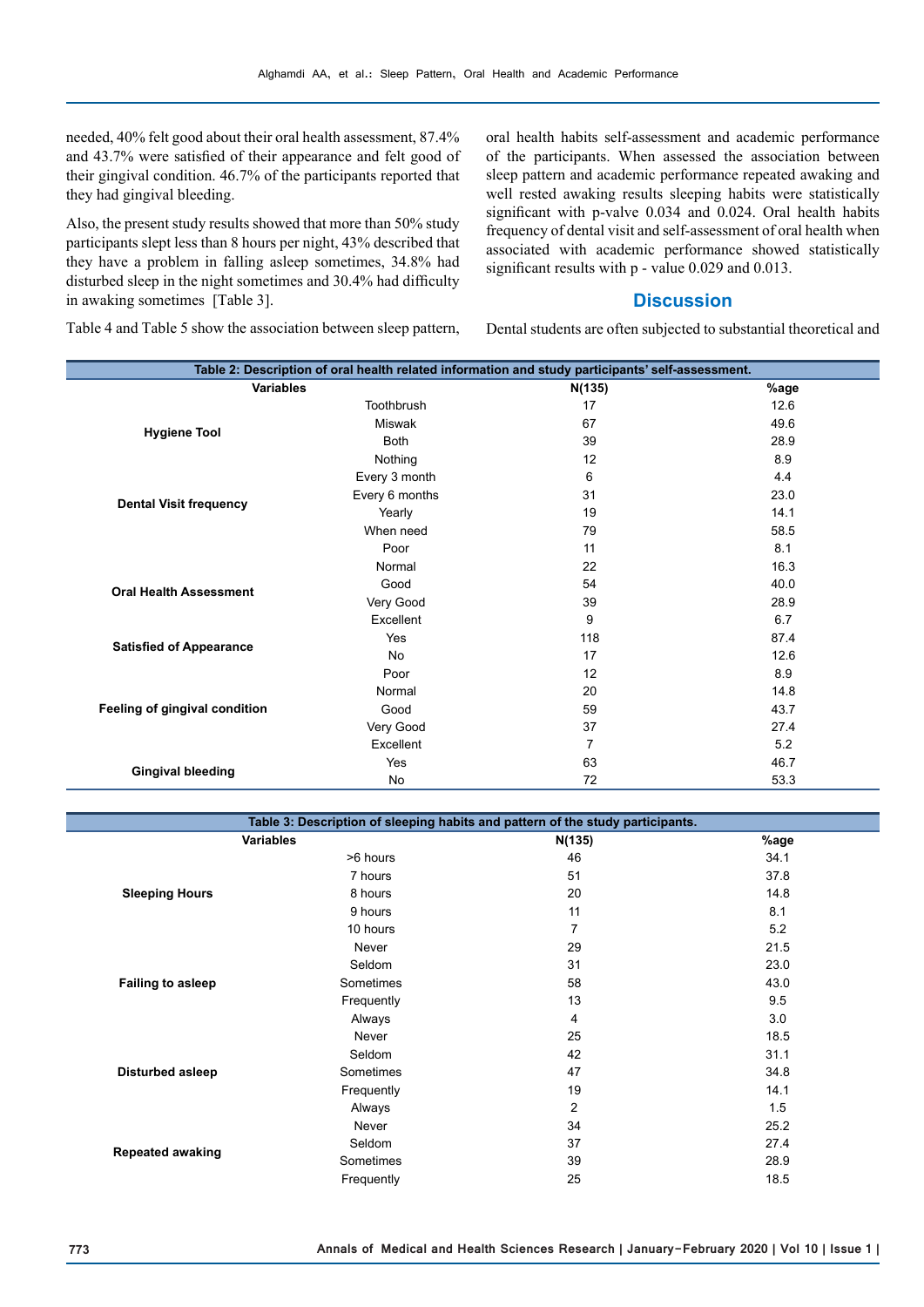Alghamdi AA, et al.: Sleep Pattern, Oral Health and Academic Performance

|                          | Never      | 28 |      |
|--------------------------|------------|----|------|
|                          |            |    | 20.7 |
|                          | Seldom     | 31 | 23.0 |
| <b>Premature awaking</b> | Sometimes  | 33 | 24.4 |
|                          | Frequently | 30 | 22.2 |
|                          | Always     | 13 | 9.6  |
|                          | Never      | 35 | 25.9 |
|                          | Seldom     | 23 | 17.0 |
| Difficulties in awaking  | Sometimes  | 41 | 30.4 |
|                          | Frequently | 27 | 20.0 |
|                          | Always     | 9  | 6.7  |
|                          | Never      | 38 | 28.1 |
| Well rested awaking      | Seldom     | 31 | 23.0 |
|                          | Sometimes  | 33 | 24.4 |
|                          | Frequently | 26 | 19.3 |
|                          | Always     | 7  | 5.2  |
|                          | Never      | 49 | 36.3 |
|                          | Seldom     | 44 | 32.6 |
| <b>Night mare</b>        | Sometimes  | 30 | 22.2 |
|                          | Frequently | 6  | 4.4  |
|                          | Always     | 6  | 4.4  |
|                          | Never      | 70 | 51.9 |
|                          | Seldom     | 45 | 33.3 |
| <b>Heavy snoring</b>     | Sometimes  | 13 | 9.6  |
|                          | Frequently | 7  | 5.2  |
|                          | Always     | 00 | 00   |
|                          |            |    |      |

| Table 4: Association between sleeping habits, pattern and academic performance of the study participants. |            |                |          |                |             |                |             |              |             |         |          |
|-----------------------------------------------------------------------------------------------------------|------------|----------------|----------|----------------|-------------|----------------|-------------|--------------|-------------|---------|----------|
|                                                                                                           |            | Excellent >90% |          |                | Good 75-90% |                | Fair 60-75% | Poor <60%    |             |         |          |
| <b>Variables</b>                                                                                          |            | N(28)          | %age     | N(82)          | %age        | N(23)          | %age        | N(2)         | %age        | Chi sq. | P value  |
|                                                                                                           | >6 hours   | 11             | 23.9     | 28             | 60.9        | 6              | 13.0        | 1            | 2.2         | 5.34    | 0.945    |
|                                                                                                           | 7 hours    | 10             | 19.6     | 30             | 58.8        | 10             | 19.6        | 1            | 2.0         |         |          |
| <b>Sleeping Hour</b>                                                                                      | 8 hours    | 4              | 20       | 13             | 65.0        | 3              | 15.0        | 0            | 0           |         |          |
|                                                                                                           | 9 hours    | 3              | 27.3     | 5              | 45.5        | 3              | 27.3        | 0            | $\mathbf 0$ |         |          |
|                                                                                                           | 10 hours   | 0              | $\Omega$ | 6              | 85.7        | $\mathbf{1}$   | 14.3        | 0            | 0           |         |          |
|                                                                                                           | Never      | $\overline{7}$ | 24.1     | 14             | 48.3        | $\overline{7}$ | 24.1        | 1            | 3.4         |         |          |
|                                                                                                           | Seldom     | 10             | 32.3     | 16             | 52.6        | 5              | 16.1        | 0            | 0           |         |          |
| <b>Failing to asleep</b>                                                                                  | Sometimes  | 8              | 13.8     | 41             | 70.7        | 8              | 13.8        | 1            | 1.7         | 11.26   | 0.560    |
|                                                                                                           | Frequently | 3              | 23.1     | 7              | 53.8        | 3              | 23.1        | 0            | $\Omega$    |         |          |
|                                                                                                           | Always     | 0              | 0        | 4              | 100         | 0              | 0           | 0            | $\mathbf 0$ |         |          |
|                                                                                                           | Never      | 6              | 24       | 11             | 44.0        | $\overline{7}$ | 28.0        | 1            | 4.0         |         | 0.691    |
|                                                                                                           | Seldom     | 9              | 21.4     | 28             | 66.7        | 5              | 11.9        | 0            | 0           |         |          |
| Disturbed asleep                                                                                          | Sometimes  | 10             | 21.3     | 30             | 63.8        | 6              | 12.8        | $\mathbf{1}$ | 2.1         | 9.14    |          |
|                                                                                                           | Frequently | 3              | 15.8     | 11             | 57.9        | 5              | 26.3        | 0            | 0           |         |          |
|                                                                                                           | Always     | 0              | 0        | $\overline{2}$ | 100         | 0              | $\Omega$    | 0            | $\Omega$    |         |          |
|                                                                                                           | Never      | 6              | 17.6     | 18             | 52.9        | 9              | 26.5        | 1            | 2.9         |         | $0.034*$ |
|                                                                                                           | Seldom     | 11             | 29.7     | 24             | 64.9        | 2              | 5.4         | 0            | 0           | 18.12   |          |
| <b>Repeated awaking</b>                                                                                   | Sometimes  | 9              | 23.1     | t26            | 66.7        | 3              | 7.7         | 1            | 2.6         |         |          |
|                                                                                                           | Frequently | 2              | 8.0      | 14             | 56.0        | 9              | 36.0        | 0            | $\Omega$    |         |          |
|                                                                                                           | Never      | 3              | 10.7     | 16             | 57.1        | 8              | 28.6        | 1            | 3.6         |         |          |
|                                                                                                           | Seldom     | 8              | 258.     | 19             | 61.3        | 3              | 9.7         | $\mathbf{1}$ | 3.2         |         |          |
| <b>Premature awaking</b>                                                                                  | Sometimes  | 6              | 18.2     | 22             | 66.7        | 5              | 15.2        | 0            | 0           | 9.71    | 0.641    |
|                                                                                                           | Frequently | 8              | 26.7     | 16             | 53.3        | 6              | 20.0        | 0            | 0           |         |          |
|                                                                                                           | Always     | 3              | 23.1     | 9              | 69.2        | 1              | 7.7         | 0            | $\Omega$    |         |          |
|                                                                                                           | Never      | 4              | 11.4     | 19             | 54.3        | 11             | 31.4        | 1            | 2.9         |         |          |
|                                                                                                           | Seldom     | 5              | 21.7     | 17             | 73.9        | $\mathbf{1}$   | 4.3         | 0            | $\mathbf 0$ |         |          |
| <b>Difficulties in</b><br>awaking                                                                         | Sometimes  | 13             | 31.7     | 20             | 48.8        | $\overline{7}$ | 17.1        | 1            | 2.4         | 18.06   | 0.114    |
|                                                                                                           | Frequently | 3              | 11.1     | 20             | 74.1        | 4              | 14.8        | 0            | 0           |         |          |
|                                                                                                           | Always     | 3              | 33.3     | 6              | 66.7        | $\Omega$       | 0.0         | 0            | $\mathbf 0$ |         |          |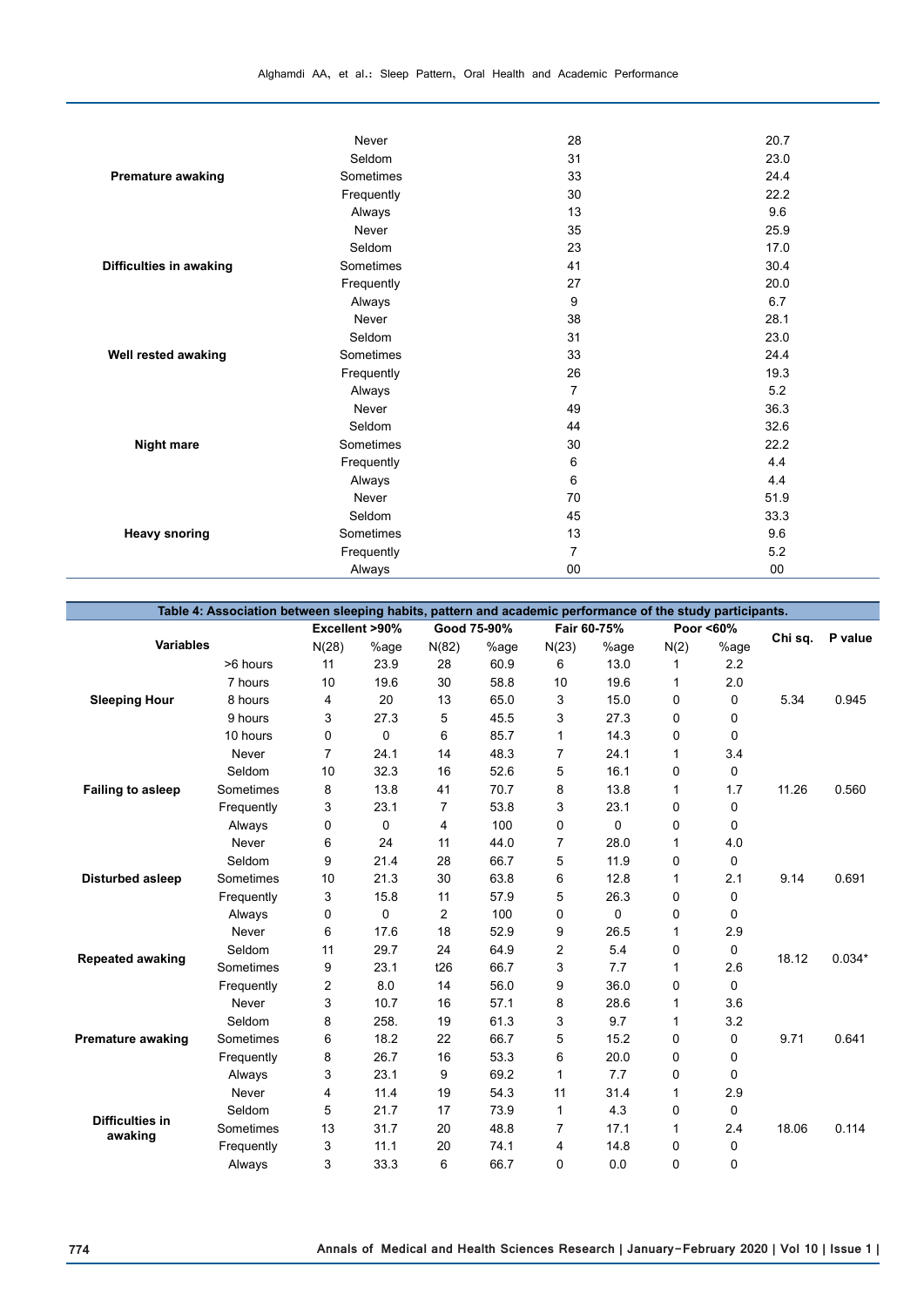| Well rested awaking                                                              | Never      | 5              | 13.2  | 24 | 63.2 | 9              | 23.7 | 0 | 0        |       |          |
|----------------------------------------------------------------------------------|------------|----------------|-------|----|------|----------------|------|---|----------|-------|----------|
|                                                                                  | Seldom     | 7              | 22.6  | 16 | 51.6 | 8              | 25.8 | 0 | $\Omega$ |       |          |
|                                                                                  | Sometimes  | 13             | 39.46 | 17 | 51.5 |                | 3.0  | 2 | 6.1      | 23.53 | $0.024*$ |
|                                                                                  | Frequently | 2              | 7.7   | 20 | 76.9 | 4              | 15.4 | 0 | 0        |       |          |
|                                                                                  | Always     | 1              | 14.3  | 5  | 71.4 | 1              | 14.3 | 0 | 0        |       |          |
|                                                                                  | Never      | 8              | 16.3  | 29 | 59.2 | 12             | 24.5 | 0 | 0        |       |          |
|                                                                                  | Seldom     | 13             | 29.5  | 27 | 61.4 | 2              | 4.5  | 2 | 4.5      |       |          |
| <b>Night mare</b>                                                                | Sometimes  | 5              | 16.7  | 18 | 60.0 | 7              | 23.0 | 0 | 0        | 15.50 | 0.215    |
|                                                                                  | Frequently | 1              | 16.7  | 3  | 50.0 | $\overline{2}$ | 33.3 | 0 | 0        |       |          |
|                                                                                  | Always     |                | 16.7  | 5  | 83.3 | 0              | 0    | 0 | 0        |       |          |
| <b>Heavy snoring</b>                                                             | Never      | 17             | 24.3  | 41 | 58.6 | 12             | 17.1 | 0 | $\Omega$ |       |          |
|                                                                                  | Seldom     | 7              | 15.6  | 30 | 66.7 | 6              | 13.3 | 2 | 4.4      |       |          |
|                                                                                  | Sometimes  | 2              | 15.4  | 6  | 46.2 | 5              | 38.5 | 0 | 0        | 11.35 | 0.252    |
|                                                                                  | Frequently | $\overline{c}$ | 28.6  | 5  | 71.4 | 0              | 0    | 0 | 0        |       |          |
| $\sim$ $\sim$ $\sim$<br>$\overline{\phantom{a}}$<br>the contract of the state of | .          |                |       |    |      |                |      |   |          |       |          |

\*p<0.05; Significant; \*\*p<0.001; Highly significant

|                                                     | Table 5: Association between oral health habits, self-assessment and academic performance of the study participants. |       |                |       |             |       |             |                |           |         |          |
|-----------------------------------------------------|----------------------------------------------------------------------------------------------------------------------|-------|----------------|-------|-------------|-------|-------------|----------------|-----------|---------|----------|
| <b>Variables</b>                                    |                                                                                                                      |       | Excellent >90% |       | Good 75-90% |       | Fair 60-75% |                | Poor <60% |         | P value  |
|                                                     |                                                                                                                      | N(28) | %age           | N(82) | %age        | N(23) | %age        | N(2)           | %age      | Chi sq. |          |
|                                                     | Toothbrush                                                                                                           | 1     | 5.88           | 13    | 76.47       | 2     | 11.7        | 1              | 5.88      | 20.4    |          |
| <b>Hygiene Tool</b>                                 | <b>Miswak</b>                                                                                                        | 14    | 20.9           | 41    | 61.2        | 11    | 16.4        |                | 1.5       |         | 0.060    |
|                                                     | <b>Both</b>                                                                                                          | 11    | 30.55          | 24    | 61.53       | 4     | 10.25       | 0              | 0         |         |          |
|                                                     | Nothing                                                                                                              | 2     | 16.7           | 4     | 33.3        | 6     | 50          | 0              | 0         |         |          |
|                                                     | Every 3 month                                                                                                        | 0     | 0              | 0     | 0           | 3     | 100         | 0              | 0         |         |          |
| <b>Dental Visit</b>                                 | Every 6 months                                                                                                       | 7     | 22.6           | 21    | 67.7        | 3     | 9.7         | 0              | 0         | 22.8    | $0.029*$ |
| frequency                                           | Yearly                                                                                                               | 4     | 21.1           | 12    | 63.2        | 3     | 15.8        | 0              | 0         |         |          |
|                                                     | When need                                                                                                            | 17    | 21.5           | 48    | 60.8        | 12    | 15.2        | $\overline{2}$ | 2.5       |         |          |
|                                                     | Poor                                                                                                                 | 1     | 9.1            | 6     | 54.5        | 4     | 36.4        | 0              | 0         |         |          |
|                                                     | Normal                                                                                                               | 4     | 18.2           | 12    | 54.5        | 6     | 27.3        | 0              | 0         | 25.3    | $0.013*$ |
| Oral health<br>assessment                           | Good                                                                                                                 | 5     | 9.3            | 36    | 66.7        | 12    | 22.2        | 1              | 1.9       |         |          |
|                                                     | Very Good                                                                                                            | 13    | 33.3           | 24    | 61.5        | 1     | 2.6         | 1              | 2.6       |         |          |
|                                                     | Excellent                                                                                                            | 5     | 55.6           | 4     | 44.4        | 0     | 0           | 0              | 0         |         |          |
| Satisfied of                                        | Yes                                                                                                                  | 26    | 22             | 69    | 58.5        | 21    | 17.8        | $\overline{c}$ | 1.7       | 2.69    | 0.975    |
| appearance                                          | <b>No</b>                                                                                                            | 2     | 13.3           | 11    | 73.3        | 2     | 13.3        | 0              | 0         |         |          |
|                                                     | Poor                                                                                                                 | 4     | 33.3           | 5     | 41.7        | 3     | 25.0        | 0              | 0         |         |          |
|                                                     | Normal                                                                                                               | 3     | 15.0           | 11    | 55          | 6     | 30          | 0              | 0         |         |          |
| Feeling of gingival<br>condition                    | Good                                                                                                                 | 8     | 13.6           | 38    | 64.4        | 12    | 20.3        | 1              | 1.7       | 16.9    | 0.153    |
|                                                     | Very Good                                                                                                            | 9     | 24.3           | 25    | 67.6        | 2     | 5.4         | 1              | 2.7       |         |          |
|                                                     | Excellent                                                                                                            | 4     | 57.1           | 3     | 42.9        | 0     | 0           | 0              | 0         |         |          |
|                                                     | Yes                                                                                                                  | 9     | 17.0           | 33    | 62.3        | 10    | 18.9        | 1              | 1.9       |         |          |
| <b>Gingival bleeding</b>                            | <b>No</b>                                                                                                            | 16    | 24.6           | 40    | 61.5        | 8     | 12.3        | 1              | 1.5       | 4.58    | 0.869    |
| *p<0.05; Significant; **p<0.001; Highly significant |                                                                                                                      |       |                |       |             |       |             |                |           |         |          |

clinical training at the same time wields with heavy stress on students and strains with long hours of training and practice. This in turn requires high levels of concentration and manual dexterity.<sup>[8]</sup>

During past few decades, many studies have determined that sleep pattern disorders and irregular sleeping habits are negatively related to oral health status and academic performance of students in different people and academic levels. [22,23]

Thus, this present study was conducted with the objective to assess the association between sleep pattern, oral health status and academic performance among the group of dental students, King Khalid University, Abha, Saudi Arabia using a selfadministered questionnaire.

The results of this present study showed that most of the students participated in the study had around 7 hours sleep hours per night which was similar to the finding of the study reported by

Gilbert et al.<sup>[24]</sup> whereas Elagra et al. in their study reported less hours of sleep per night compared to our study. [20] However, 8 hours of night sleep daily is reported from studies is needed to maintain good general health. [9]

Individuals who have history of sleep ailments usually suffer from stress, anxiety or fatigue which in turn can influence the proper performing of daily oral hygiene methods. This can have the end results of having poor oral health status. However, the results of our study showed no significant association between sleep pattern and oral health habits whereas, previous studies by Yuen et al.<sup>[25]</sup> and others have contradicted our results.<sup>[18,26-28]</sup>

Similarly, abnormal sleep and oral hygiene habits have impact of the academic performance of the students. Studies have reported that disturbances in sleep are responsible for poor academic performance in students. [29-31] This findings are in accordance with the results of our study were repeated awaking and well rested awaking had significant association with the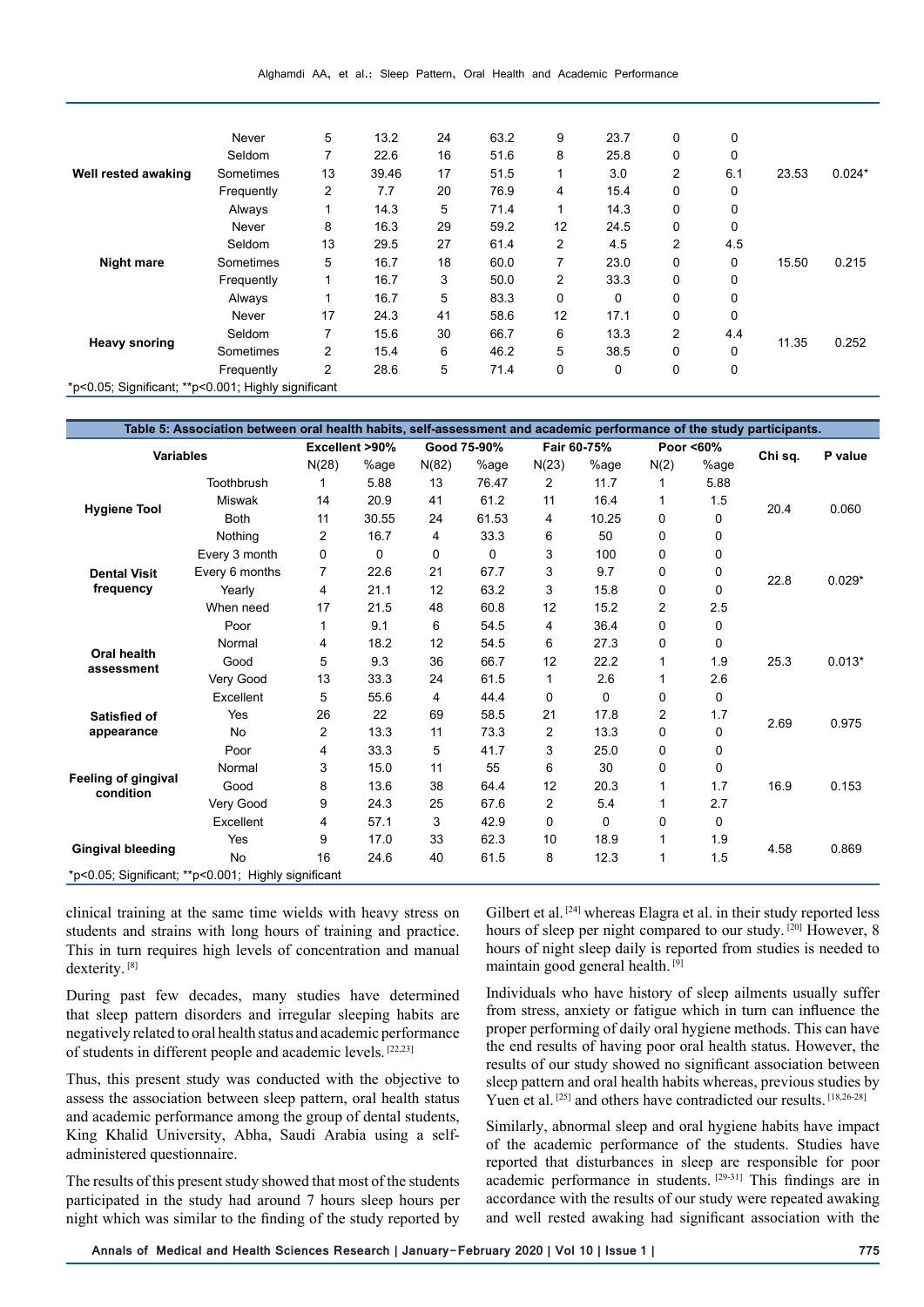academic performance of the students. Also frequency of dental visit and self-reported oral health assessment had significant association with academic performance of students in our study.

Sleep pattern and quality should be reflected as a significant concern for university students, as both oral hygiene maintenance and academic performance can be influenced by it and affects their mental functioning. Results from study done by Sarita and Sukhwant reported that sleep hours during night while examination time was found to be significantly reduced as compared to usual days. [32]

Literature with respect to assess the association between sleep pattern, oral health status among a dental student, in specific in Saudi Arabia and its effect on academic performance is lacking. In light of the results presented in this present study, the students are unknowingly explored to some or the other sleep ailment and this can be taken as a worrying state that might influence the academic performance as well as their general and oral health.

However, the present study has few limitations. As the oral health status, academic performances were solely established on the self-reporting. Clinical or objective investigation should have been done to confirm it. Also, there can be other significant factors affecting the sleep habits, oral health status and academic performances which were not considered in this study. So, the results found this study are merely on subjective perceptions. However further researches should be conducted to authenticate our findings.

To the best of our knowledge, the present study is one of its kinds to assess the association of sleep pattern, oral health status and academic performance of dental students. Hence, from the finding of this study it can be recommended that proper sleep habits with healthy oral hygiene maintenance should be given importance to accomplished a healthy lifestyle and have good academic achievements.

## **Conclusion**

Based on the results of this study, dental students participated in the study questionnaire are unknowingly exposed to some sleep ailments. Also sleep pattern can significantly influence the oral health status and academic performance of the students. As the structure of the dental course in King Khalid University is similar to dental courses in other parts of Saudi Arabia thus, the findings of this study can be generalized to dental students across Saudi Arabia. Thus awareness should be raised about the importance of healthy sleep and its dangerous effects on general and oral health among students and faculty members. And also the students should be informed to follow healthy sleep pattern to improve academic performance.

## **Author Contributions**

MAJ, RA and AG conceived the study. RA, AG, MAJ and AA conducted research, provided research materials, and collected and organized data. RA, MAJ and AA analyzed and interpreted data. AA, RA, MAJ and AG wrote initial and final draft of article and provided logistic support. All authors have critically reviewed and approved the final draft and are responsible for the content and similarity index of the manuscript.

## **Acknowledgment**

The authors are thankful to Dean, College of Dentistry, scientific research and internship program committees, King Khalid University and to the study participants for their kind cooperation and help.

## **Competing Interests**

The authors declare that they have no competing interests.

#### **References**

- 1. Gregory JM, Xie X, Mengel SA. Sleep (Sleep loss effects on everyday performance) model. Aviat Space Environ Med. 2004;75:A125-A133.
- 2. Colten HR, Altevogt BM, editors. Sleep disorders and sleep deprivation: An unmet public health problem. Institute of Medicine (US), Committee on Sleep Medicine and Research, Washington (DC): National Academies Press (US), 2006.
- 3. Ezquiaga AD, Vas CP, Neito GP, Blanco SA, Schweimer M, Roca L, et al. Sleep quality evaluation in medical students. J Neurol Sci. 2015;357:e435.
- 4. Harrison Y, Horne JA. The impact of sleep deprivation on decision making: A review. J Exp Psychol-Appl. 2000;6:236-249
- 5. Mednick S, Nakayama K, Stickgold R. Sleep dependent learning: A nap is as good as a night. Nat Neurosci. 2003;6:697-698.
- 6. Mellinger GD, Balter MB, Uhlenhuth EH. Insomnia and its treatment. Prevalence and correlates. Arch Gen Psychiatry. 1985;42:225-232.
- 7. Chan-Chee C, Bayon V, Bloch J, Beck F, Giordanella JP, Leger D. Epidemiology of insomnia in France. Rev Epidemiol Sante Publique. 2011;59:409-422.
- 8. Wong JG, Patil NG, Beh SL, Cheung EP, Wong V, Chan LC, et al. Cultivating psychological well-being in Hong Kong's future doctors. Med Teach. 2005;27:715-719.
- 9. Roehrs T, Shore E, Papineau K, Rosenthal L, Roth T. A two-week sleep extension in sleepy normals. Sleep. 1996;19:576-582.
- 10. Giri P, Baviskar M, Phalke D. Study of sleep habits and sleep problems among medical students of Pravara Institute of Medical Sciences Loni, Western Maharashtra, India. Ann Med Health Sci Res. 2013;3:51-54.
- 11. Dewald JF, Meijer AM, Oort FJ, Kerkhof GA, Bögels SM. The influence of sleep quality, sleep duration, and sleepiness on school performance in children and adolescents: A meta-analytic review. Sleep Med Rev. 2010;4:179-189.
- 12. Merdad RA, Merdad LA, Nassif RA, El-Derwi D, Wali SO. Sleep habits in adolescents of Saudi Arabia; distinct patterns and extreme sleep schedules. Sleep Med. 2014;15:1370-1378.
- 13. Brown F, Buboltz W, Soper B. Prevalence of delayed sleep phase syndrome in university students. Coll Stud J. 2001;35:472-476.
- 14. Mirghani HO, Mohammed OS, Almurtadha YM, Ahmed MS. Good sleep quality is associated with better academic performance among Sudanese medical students. BMC Res Notes. 2015;8:706.
- 15. Buysse DJ, Barzansky B, Dinges D, Hogan E, Hunt CE, Owens J, et al. Sleep, fatigue, and medical training; setting an agenda for optimal learning and patient care. A report from the conference 'Sleep, fatigue, and medical training: Optimizing learning and the patient care environment'. Sleep. 2003;2:218-225.
- 16. Mume CO, Olawale KO, Osundina AF. Excessive daytime sleepiness, nocturnal sleep duration and psychopathology among Nigerian university students. South Afr J Psychiatry. 2011;17:108-111.
- 17. Valic M, Pecotic R, Lusic L, Peros K, Pribudic Z, Dogas Z. The relationship between sleep habits and academic performance in dental students in Croatia. Eur J Dent Educ. 2014;18:187-194.